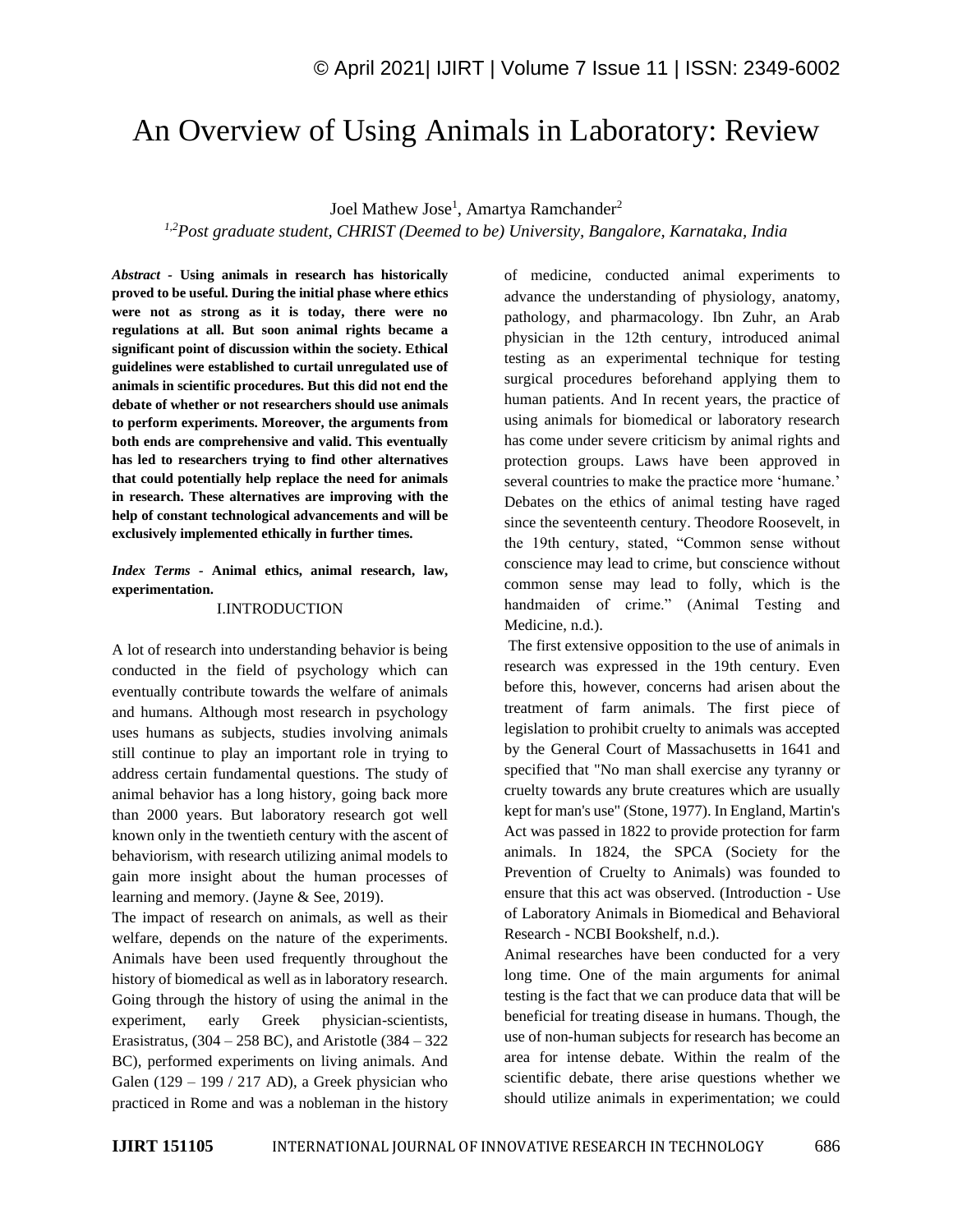find two positions for this issue: those for and those against. Disapproval against animal experimentation is based on the belief that it is but one more among a number of research methods, and as such, is insufficient at present. It should be stressed that this attitude does not question the practicality of experimentation in previous periods, but rather states that sciences now have better approaches available. The arguments in contradiction of animal experimentation are based mostly on the concept that animal 'models may even establish similarities with human conditions, but that no theory can be proven or disproved by similarity. This can be verified by a series of errors in the biomedical/ laboratory field during the time in which it was still grounded on animal experimentation (Barnard & Kaufman, 1997). With that, according to this view, the attention given to animal research averts the focus from other more effective methodologies for combating health-related problems (Sharpe, 1989:111). (Cheluvappa et al., 2017). Those in contradiction of, contend that the advantage to humans does not validate the harm to animals. Several people also believe that animals are inferior to human beings and very different from them, henceforth results from animals cannot be applied to humans. (Animal Testing and Medicine, n.d.).

Food deprivation was every often utilized as a strategy to propel lab animal subjects to "perform". This is still oftentimes utilized today across behavioral research. In the 1920s, Pavlov utilized canines to exhibit classical conditioning: a dog was isolated and separated in a space for prepping them to be used for a series of trial where food would be paired with another neutral stimulus (like the sound of a bell), so as to record their reaction in terms of salivation. Still utilized today and created during the 1920s by Skinner, the Skinner Box (now and then alluded to as an "operant chamber") confines partially fooddeprived animals (regularly pigeons or rodents) within a crate with a gadget they should work to get a food reward. Sometimes, animals were also additionally offered amphetamines to evaluate the effect it would have on their conduct under these conditions. Furthermore, concepts such as helplessness and depression were understood through studies that conducted experiments which included giving dogs electric shocks. But this was not the only path of development that came out of beginning research in animals. A contrasting method of studying the natural

behavior of animals, known as ethology, also came about. Ethology mainly focused on questions about animals and their behavior in a natural setting. But these studies too, at times, took in those animals into laboratories to study them further. For example, certain studies would use an attached lens to the animal's eye or would cut certain nerves in them to observe how they would navigate their way through their habitat.

### II. REVIEW OF LITERATURE

The study done by Domjan & Purdy (1995) clearly states the justifications for conducting research on animals. They also clearly articulate about how all of the books that were published at the time, included some examples of research in which the use of animals was stated. But, the exact need for using animals instead of humans were not explained. Animal research has also contributed significantly to the exploration of concepts such as sensation and perception. Much of what is known about the anatomy and physiology of senses such as vision, hearing, taste, touch, and smell has come from animal research.

Studies with animals have also helped in developing a greater understanding about the physiological and neural bases of emotion and have also been helpful in terms of testing competing theories of emotion. Animal research has also been instrumental in guiding research on the opponent process theory of emotion, aggression, and the relation between frustration and aggression. Even the fundamental understanding of the neurophysiological mechanisms of drug action are also an indirect result of animal study. Behavior therapies are well grounded in basic behavioral research with animals. This can be seen in a number of essential treatments for psychological disorders that are derived from animal research.

Moreover, even though an animal model would not be completely representative of human anatomy, physiology, cognition or behavior, it is still helpful in drawing conclusions due to various reasons. For example, mice and rats (which share 95 per cent of our genes) are very close models and actually represent most of the human characteristics and attributes in an excellent way. Claude Bernard who is known as the father of physiology, stated that "experiments on animals are completely conclusive for the hygiene and toxicology of man. The effects of these materials are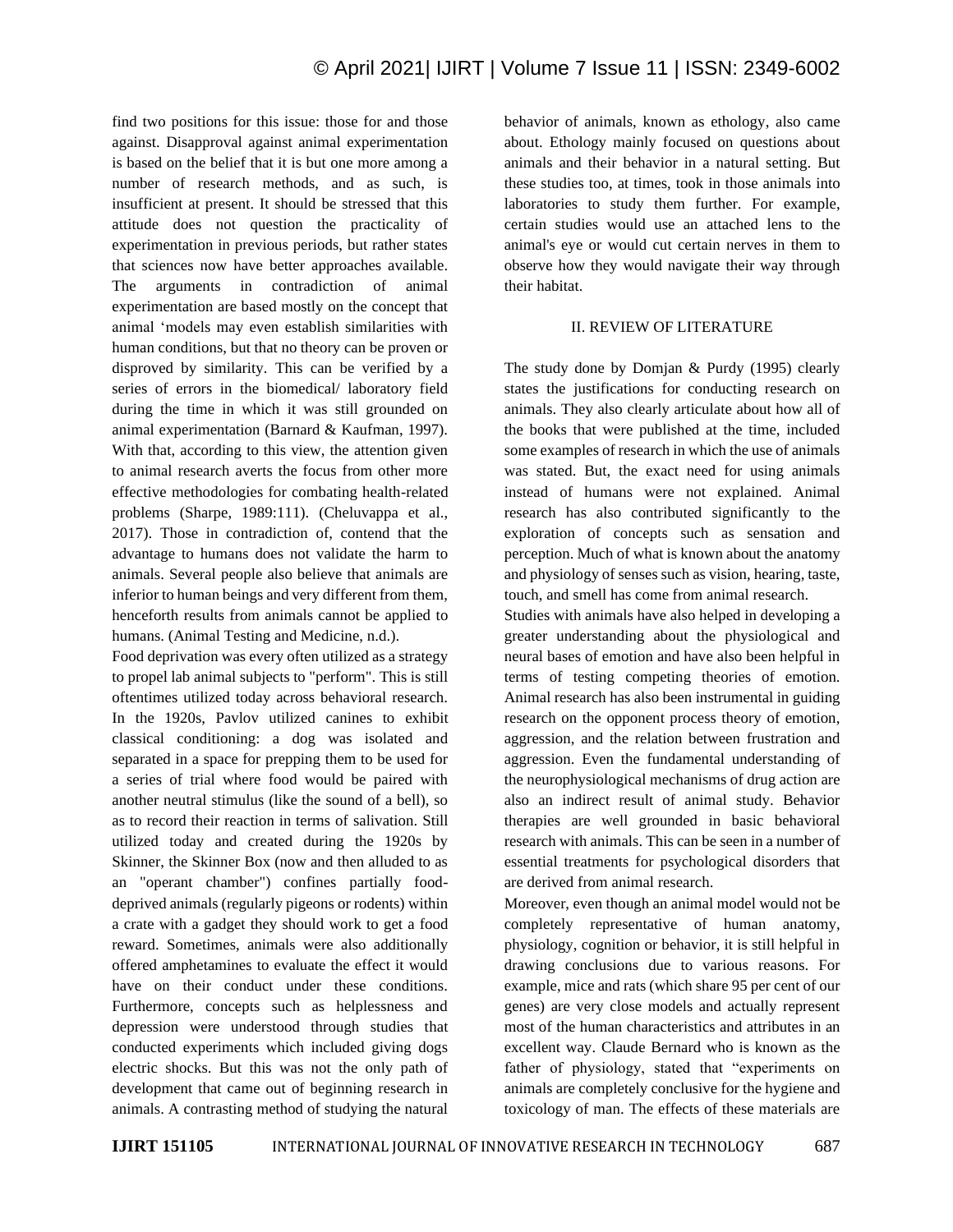the same on man as on animals, save for differences in degree". Bernard made-up animal experimentation as part of the standard scientific method. (Animal Testing and Medicine, n.d.). The arguments are based on the various benefits increasing from animal experimentation for both animal and human health (AMA, 1989; Smith & Boyd, 1991:25-44; Paton, 1993:55-107). As per to animals are a 'model' for the human species, there seems to be agreement that the 'ideal model may not exist', but 'most appropriate model' exists. This can be made known by the biological continuum between the knowledge accumulated from animals, species and the adoption of given criteria for validation of these models (Held, 1983: 13).

Lorenz stated that "When behaviorists place experimental pigeons in an opaque box that prevents their perception of any information except the frequency and time at which the animal presses a bar, I cannot avoid thinking that they select not to see pigeons' various other activities because they are fearful that it might diminish their belief in their own explanatory monism." Science took such an observation as the basis for accepting certain stances towards the existence of given conditions for the performance of animal experimentation, stating that "the presence of pain can induce a range of undesirable physical or biological changes which may change the rate of recovery from surgical measures, and these changes may have an effect on the results obtained" (Wolfensohn & Lloyd, 1995:174). Thus, 'animal welfare', over ethical considerations, became a significant aspect of scientific methodology and permitted for the overview of The Principles of Humane Experimental Technique, established since 1959 (Russel & Burch, 1992), aimed at attaining the three R's ('replacement', 'reduction', 'refinement') in the utilization of animals for scientific purposes.

Where in the First R, animal experiments must be replaced somewhere possible by other approaches such as an in vitro biological system or mathematical modeling.

In the Second R, there must be a reduction in the number of animals being used. Only the number mandatory to obtain reliable data must be used in an experiment.

The Third R shows that the study must be refined to minimize its overall impact on the animals used

(Ethics and animal experimentation: what is debated?).

# III. CONCLUSION

Overall, we could find that Animal ethics is an issue as important as human welfare. More efforts need to be undertaken for effective implementation of 3 Rs during laboratory use of animals. Animals have been made use in research as it usually simulates human biology. The ethics relating to animal research evolved over centuries of philosophical traditions, and not firm rules of operation, but an avenue to show our moral obligations towards research animals. Russell and Burch set of 3Rs (Replacement, Reduction, and Refinement) are currently the most utilized set of animal ethics. (Cheluvappa et al., 2017b). Excluding animals from experimental research is not a very viable option, but there are other methods being developed that can potentially deliver an alternative means for drug and chemical testing, up to some levels. These include the use of computer models, cells and tissue cultures and other types of organisms such as eukaryotes, some of the lower vertebrates and invertebrates. Advantages with these methods are, time efficiency, requires less manpower, and cost effectiveness. In the near future, integrated approaches that would result in minimum involvement of animals in scientific procedures may help research be more ethically effective.

## IV.ACKNOWLEDGMENT

Thanking God, and thanks to all the support and guidance offered from friends and family.

#### REFERENCES

- [1] Animal Testing and Medicine. (n.d.). Retrieved September 10, 2020, from https://www. ncbi.nlm.nih.gov/pmc/articles/PMC3123518/
- [2] Carbone, L. (2004). What animals want: Expertise and advocacy in laboratory animal welfare policy. Oxford University Press, USA.
- [3] Cheluvappa, R., Scowen, P., & Eri, R. (2017a). Ethics of animal research in human disease remediation, its institutional teaching; and alternatives to animal experimentation. Pharmacology Research & Perspectives, 5(4), e00332. https://doi.org/10.1002/prp2.332